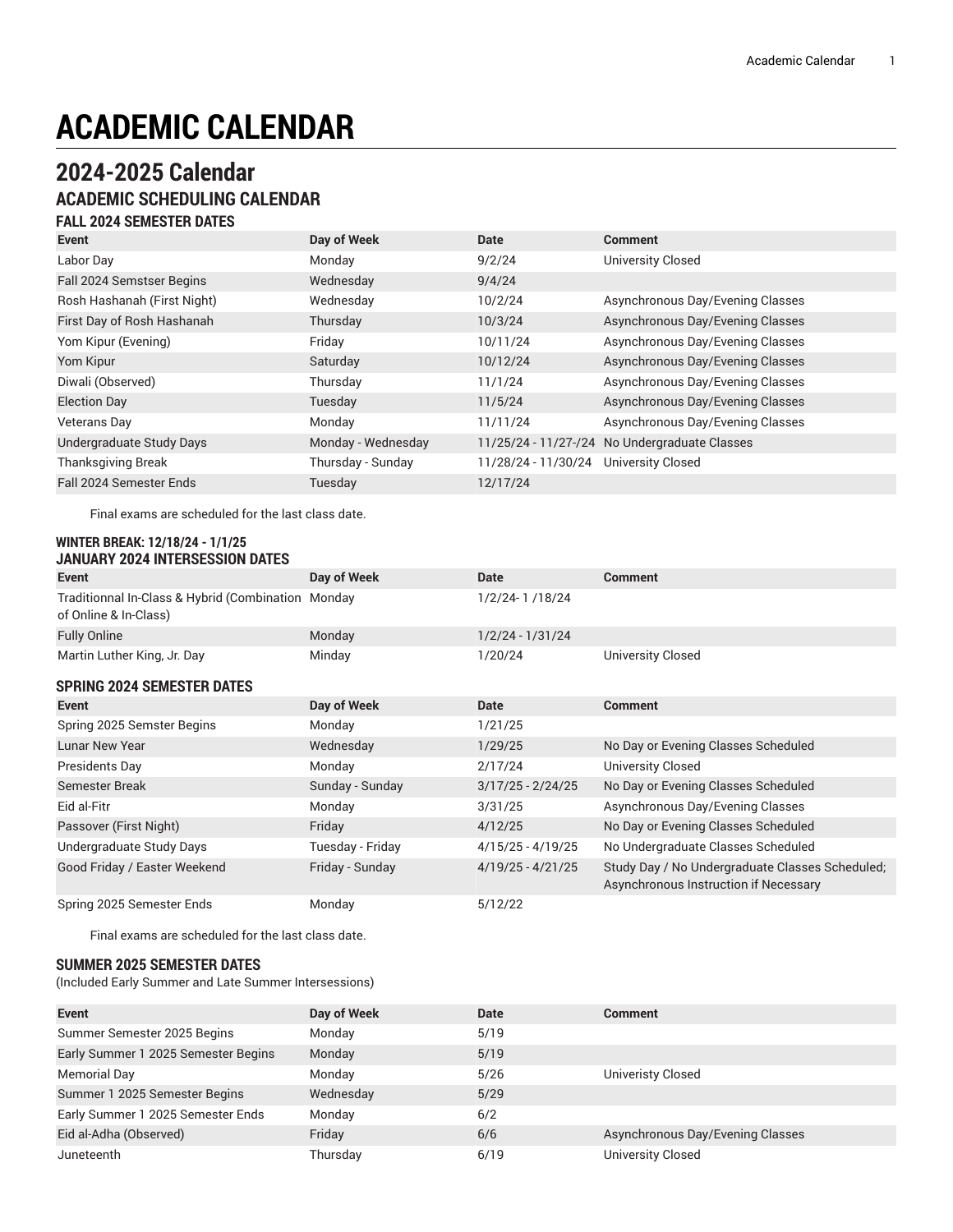### 2 Academic Calendar

| Independence Day                   | Monday | 7/4  | University Closed |
|------------------------------------|--------|------|-------------------|
| Summer 1 2025 Semester Ends        | Friday | 7/11 |                   |
| Summer 2 2025 Semester Begins      | Monday | 7/15 |                   |
| Late Summer 2 2025 Semester Begins | Monday | 7/28 |                   |
| Summer 2 2025 Semester Ends        | Monday | 8/23 |                   |
| Late Summer2 2025 Semester Ends    | Friday | 8/29 |                   |
| Summer Semester2025 Ends           | Friday | 8/29 |                   |

### **MEETING PATTERNS FALL 2024**

| <b>FALL ZUZ4</b>            |                  |                 |
|-----------------------------|------------------|-----------------|
| Day(s) of Week              | <b>First Day</b> | <b>Last Day</b> |
| Monday                      | 9/9/24           | 12/16/24        |
| Tuesday                     | 9/10/24          | 12/17/24        |
| Wednesday                   | 9/4/24           | 12/11/24        |
| Thursday                    | 9/9/24           | 12/12/24        |
| Friday                      | 9/6/24           | 12/13/24        |
| Saturday                    | 9/7/24           | 12/14/24        |
| Monday / Wednesday          | 9/4/24           | 12/11/24        |
| Tuesday / Thursday          | 9/10/24          | 12/17/24        |
| Wednesday / Friday          | 9/4/24           | 12/13/24        |
| Monday / Tuesday / Thursday | 9/5/24           | 12/17/24        |
| Monday / Wednesday / Friday | 9/6/24           | 12/16/24        |
| Tuesday / Thursday / Friday | 9/5/24           | 12/17/24        |
|                             |                  |                 |

| <b>SPRING 2025</b>          |                  |                 |
|-----------------------------|------------------|-----------------|
| Day(s) of Week              | <b>First Day</b> | <b>Last Day</b> |
| Monday                      | 1/27/25          | 5/12/25         |
| Tuesday                     | 1/21/25          | 5/6/25          |
| Wednesday                   | 1/22/25          | 5/7/25          |
| Thursday                    | 1/23/25          | 5/8/25          |
| Friday                      | 1/24/25          | 5/9/25          |
| Saturday                    | 1/25/25          | 5/10/25         |
| Monday / Wednesday          | 1/22/25          | 5/12/25         |
| Tuesday / Thursday          | 1/21/25          | 5/8/25          |
| Wednesday / Friday          | 1/22/25          | 5/9/25          |
| Monday / Tuesday / Thursday | 1/21/25          | 5/12/25         |
| Monday / Wednesday / Friday | 1/22/25          | 5/12/25         |
| Tuesday / Thursday / Friday | 1/21/25          | 5/9/25          |

# **NO CLASSES SCHEDULED DATES**

*Note: Evening begins at 4:00 PM*

| <b>FALL 2025</b>            |                                             |
|-----------------------------|---------------------------------------------|
| Event/Holiday               | Date(s)                                     |
| Undergraduate Study Days    | Monday - Wednesday, November 25-27          |
| <b>Thanksgiving Break</b>   | Thursday - Sunday, November 28 - December 1 |
| <b>SPRING 2025</b>          |                                             |
| Event/Holiday               | Date(s)                                     |
| Martin Luther King, Jr. Day | Monday, January 20                          |
| Presidents Day              | Monday, February 17                         |
| Semester Break              | Sunday - Sunday, March 17-24                |
| Undergraduate Study Days    | Tuesday - Friday, April 15-19               |
|                             |                                             |